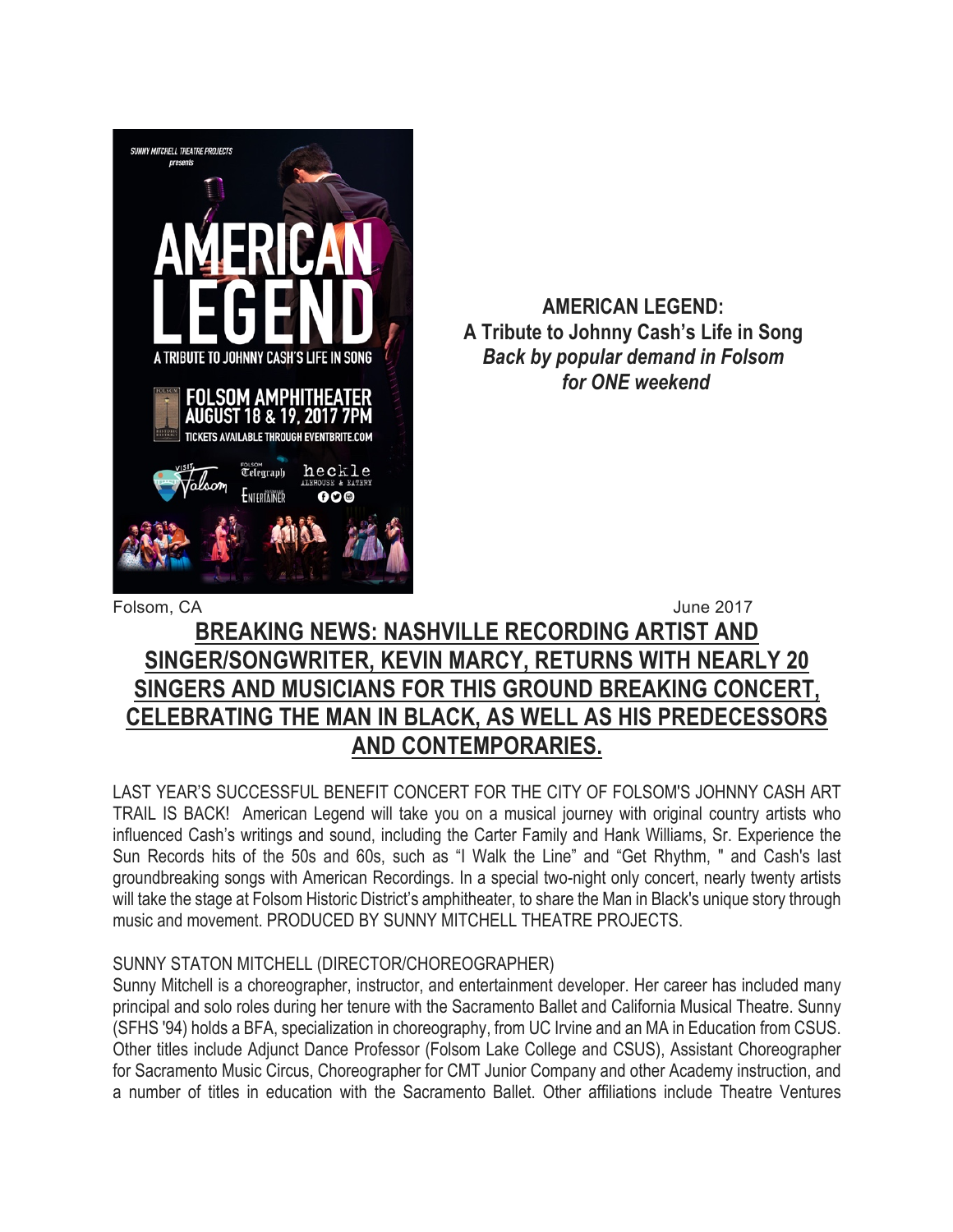International, under the guidance of Dennis Nahat, Stephens College in Missouri, Musical Theatre Intensive Sacramento, SMAC, Sacramento Shakespeare Festival, Leighton Dance Project, and various fundraisers and fashion shows. Sunny is a proud member of Actor's Equity and the founding director of Sunny Mitchell Theatre Projects (SMTP), a platform for developing theatrical works that are alive, creative, and imaginative. Her most recent endeavor, directing and performing in a large music concert, entitled American Legend, brought together over 20 artists from across the state of California in a benefit for Folsom's own Johnny Cash Art Trail, and garnered her the City of Folsom's 2016 Arts Achievement Award.

## KEVIN MARCY (LEAD ARTIST/BAND LEADER)

Born into a musical family, Mr. Marcy attended PCPA in Southern California before he started playing music with his brothers. After forming the Marcy Brothers band, Kevin and his brothers secured two major label record deals, yielding a top 40 song and three #1 videos, among other honors. Touring with the Marcy Brothers, he opened for Johnny and June Carter Cash, Waylon Jennings, George Strait, Merle Haggard, Charlie Rich, Alabama, and Alan Jackson, to name a few! Kevin is also a songwriter, writing for three major publishing companies in Nashville. Recently, "364 Days to Go" was cut by Brad Paisley for Paisley's Christmas album. After touring as Brad Paisley's sound technician, Kevin took a short break from performing and songwriting to spend time with family. SMTP's American Legend marked his return to the stage. He is also returning to the recording studio with a soon-to-be-released acoustic album of original songs.

## BACKING BAND: THE CRETIN'S CATTLE

"Psychobilly Rockabilly Country Jazz Swing Punk Western Americana,"

"The Cretin's Cattle is a psychobilly group from Chico, CA. Unlike many of their contemporaries, TCC tends to drift from revved-up psychobilly to low-key jazz. Not afraid to show their roots through other styles including country, blues, rockabilly and punk, they have something to deliver to a very diverse crowd of punkabilly beatniks. They do everything their own way and w/ a natural DIY ethic. It is utterly impossible to get a grasp of or compare what these age divergent musicians do on the stage and in their recordings. The juju is there."

August 18 and 19, 2017 at Folsom Amphitheater – behind 200 Wool Street. Tickets are available through Eventbrite at: https://www.eventbrite.com/e/american-legend-tickets-35157776857

*American Legend* artists include: Kevin Marcy Ryan Allen Van Overeem Jeanne Marie Jacobson Lauren Metzinger Jadi Galloway Sunny Mitchell Melyssa Silfer Cameron Stephens Dalton Johnson Stephen Knoble Samuel Hall Emma Vance Lindsay Alhady Karissa Carleton Perry Stauffer